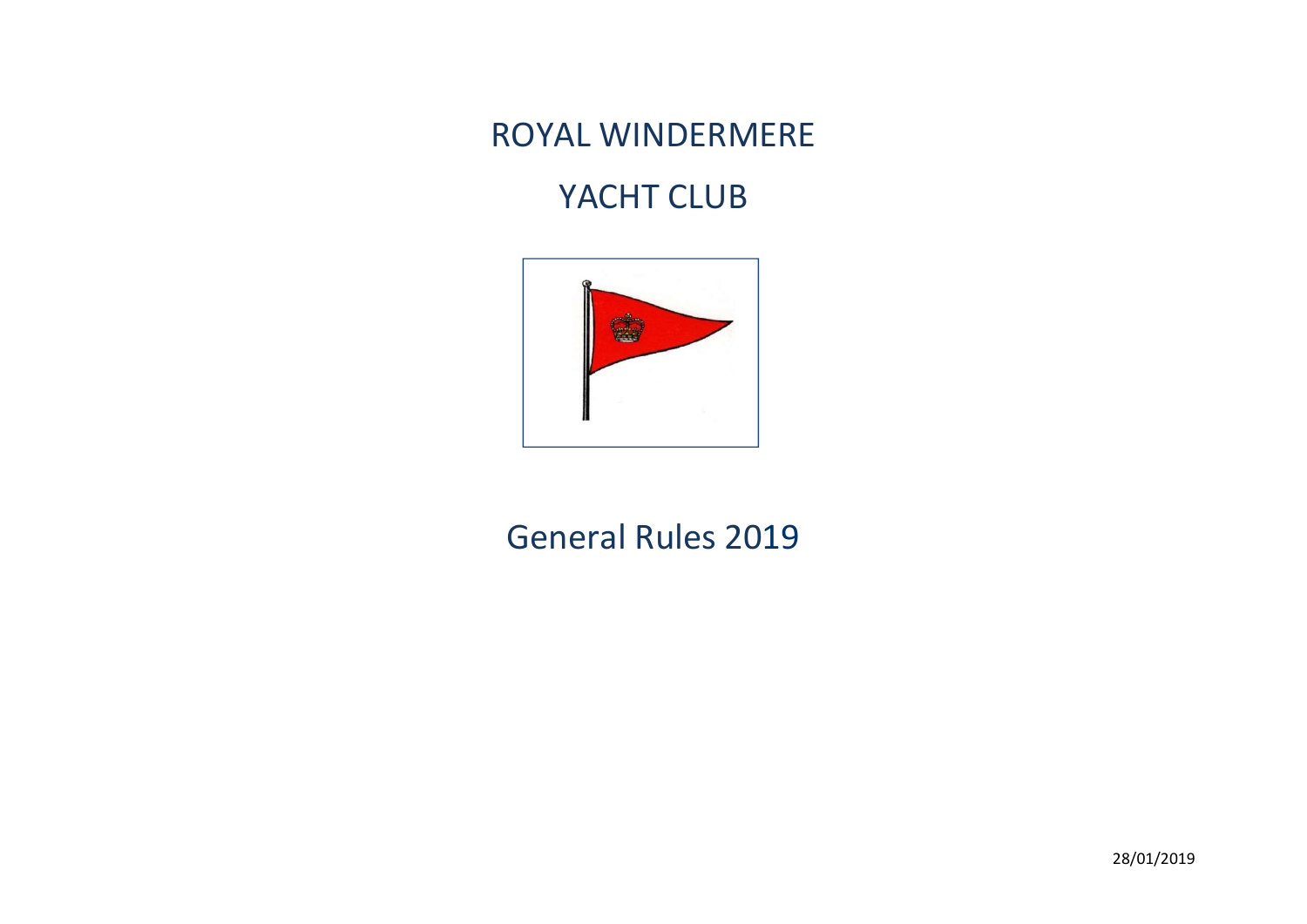|    |                                                                  | <b>CURRENT</b>                                                                                                                                                                                                                                                                                                                                                                                                                                                                                                                                                                                                                                                                                                                                                                                                                                                                                                                                                                                                                                                                                                                                                                                                                                                                                                                                                                                                                                                                                                                                                                                                                                                                                                      |
|----|------------------------------------------------------------------|---------------------------------------------------------------------------------------------------------------------------------------------------------------------------------------------------------------------------------------------------------------------------------------------------------------------------------------------------------------------------------------------------------------------------------------------------------------------------------------------------------------------------------------------------------------------------------------------------------------------------------------------------------------------------------------------------------------------------------------------------------------------------------------------------------------------------------------------------------------------------------------------------------------------------------------------------------------------------------------------------------------------------------------------------------------------------------------------------------------------------------------------------------------------------------------------------------------------------------------------------------------------------------------------------------------------------------------------------------------------------------------------------------------------------------------------------------------------------------------------------------------------------------------------------------------------------------------------------------------------------------------------------------------------------------------------------------------------|
| 1. | Name and Object of<br><b>Club</b>                                | The Club, a private members club, shall be called the<br>ROYAL WINDERMERE YACHT CLUB, and its object shall be the encouragement of sailing on Windermere.                                                                                                                                                                                                                                                                                                                                                                                                                                                                                                                                                                                                                                                                                                                                                                                                                                                                                                                                                                                                                                                                                                                                                                                                                                                                                                                                                                                                                                                                                                                                                           |
| 2. | <b>Club Flags</b>                                                | The Club flags shall be the Red Ensign defaced with gold crown in the fly, and Red Burgee with a gold crown in the centre.                                                                                                                                                                                                                                                                                                                                                                                                                                                                                                                                                                                                                                                                                                                                                                                                                                                                                                                                                                                                                                                                                                                                                                                                                                                                                                                                                                                                                                                                                                                                                                                          |
| 3. | <b>Conduct of Club</b>                                           | The affairs of the Club shall be conducted by its Officers and Committees as set forth in these rules.                                                                                                                                                                                                                                                                                                                                                                                                                                                                                                                                                                                                                                                                                                                                                                                                                                                                                                                                                                                                                                                                                                                                                                                                                                                                                                                                                                                                                                                                                                                                                                                                              |
|    |                                                                  | Those Officers who are authorised to operate the Club's current bank and investment accounts shall have power to arrange overdraft facilities, on behalf of the<br>Club up to one quarter the amount of the annual subscription income for the year concerned.                                                                                                                                                                                                                                                                                                                                                                                                                                                                                                                                                                                                                                                                                                                                                                                                                                                                                                                                                                                                                                                                                                                                                                                                                                                                                                                                                                                                                                                      |
| 4. | <b>Membership</b>                                                | There shall be eight classes of members who shall be elected or admitted:                                                                                                                                                                                                                                                                                                                                                                                                                                                                                                                                                                                                                                                                                                                                                                                                                                                                                                                                                                                                                                                                                                                                                                                                                                                                                                                                                                                                                                                                                                                                                                                                                                           |
|    |                                                                  | i.<br>Honorary members: The Management Committee shall have power to elect any person as an honorary member of the Club for such time as it may<br>think fit but the total number of such honorary members shall not at any one time exceed seven per cent of the total number of all members.<br>ii.<br>Single Ordinary members including a single parent/grandparent with children under the age of 18.<br>iii.<br>Family members comprising: - husband and wife / partners (and including children or grandchildren under 18 years of age).<br>Overseas members - a member proceeding abroad may, on application, have their subscription reduced at the discretion of the General Committee<br>iv.<br>Young Adult members from 18 to 25 years of age.<br>V <sub>1</sub><br>Junior members from 12 and 18 years of age whose parents or grandparents are not members of the club.<br>vi.<br>A junior member shall not be eligible for any office of the club or committee but may be co-opted as a non-voting committee member.<br>➤<br>A junior member shall not be eligible to vote except as owners at Owner's Meetings of their particular class of boat.<br>➤<br>vii.<br>Children below 12 years of age whose parents or grandparents are not members of the Club.<br>Temporary members may be admitted for up to a maximum of a year, on such terms as the General Committee may from time to time prescribe.<br>viii.<br>Temporary members shall not be eligible to hold office, vote at any meetings, or propose or support candidates for any class of membership.<br>The Management Committee shall have power to regulate the total number of classes and members, by such means as it thinks proper. |
| 5. | <b>Admission of</b><br><b>Candidates to</b><br><b>Membership</b> | Admission of candidates for membership shall be by secret ballot at a meeting of the Management Committee or at a meeting of a sub-committee of the<br>Management Committee with delegated authority for membership matters. Such meetings shall duly be convened by seven days notice giving the names of<br>candidates and nominators. Two votes or more against shall exclude membership.                                                                                                                                                                                                                                                                                                                                                                                                                                                                                                                                                                                                                                                                                                                                                                                                                                                                                                                                                                                                                                                                                                                                                                                                                                                                                                                        |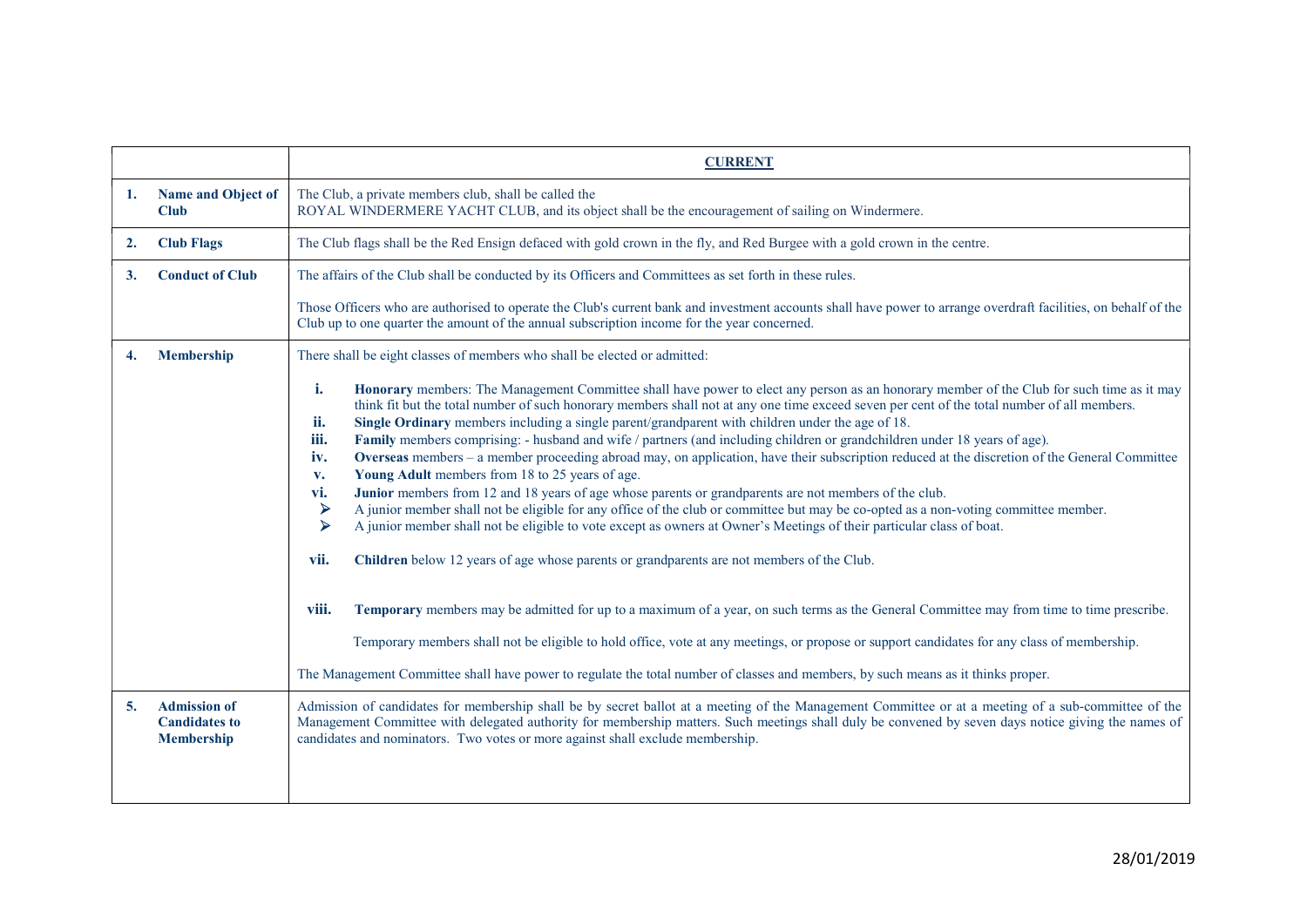|    |                                             | Candidates for election shall be nominated by four members, (not junior members), in a form approved by the General Committee. The first named member<br>shall be the main proposer and may be called to speak or write to the Committee in support of the candidate's election. All four signatories shall be personally<br>acquainted with the nominee and at least two shall be members of club committees at the time of signing.<br>Nominations must be received by the Honorary Secretary at least fourteen days before the ballot and shall be displayed on the Club notice board at least ten<br>days before the ballot. |
|----|---------------------------------------------|----------------------------------------------------------------------------------------------------------------------------------------------------------------------------------------------------------------------------------------------------------------------------------------------------------------------------------------------------------------------------------------------------------------------------------------------------------------------------------------------------------------------------------------------------------------------------------------------------------------------------------|
| 6. | <b>Re-admission to</b><br><b>Membership</b> | Former members, who wish to be re-admitted, shall be nominated in the manner provided for new members in Rule 6. Their nomination for re-admission shall<br>be subject to ballot as provided in that rule. Members who have been re-admitted shall not on re-admission be required to pay an entrance fee provided that<br>the member resigned in accordance with Rule 8.                                                                                                                                                                                                                                                        |
| 7. | <b>Voidable Admissions</b>                  | The Management Committee shall have power to declare void the admission of a member who, within two months of admission, fails to comply with any of<br>the rules and regulations of the Club, or to pay the entrance fee and annual subscription, or to have put in place a valid Direct Debit mandate.                                                                                                                                                                                                                                                                                                                         |
| 8. | <b>Resignation of</b><br><b>Members</b>     | Any member who wishes to resign from the Club and who has not paid a subscription, for the year, must give notice in writing to the Hon. Secretary of his/her<br>intention to resign before 1 <sup>st</sup> March.                                                                                                                                                                                                                                                                                                                                                                                                               |
|    |                                             | A member who has neither paid nor resigned may be removed from the membership list in which case his/her right to re-admission without payment of an<br>entrance fee will be forfeited.                                                                                                                                                                                                                                                                                                                                                                                                                                          |
|    |                                             | If a member has not given notice of resignation before 31 <sup>st</sup> March, the Club shall be under np obligation to refund any sums paid in respect of subscriptions,<br>boat charges or other invoiced fees.                                                                                                                                                                                                                                                                                                                                                                                                                |
| 9. | <b>Complaints</b><br>against Members        | Where a member has cause for complaint against another member for any reason, he / she shall put the complaint in writing to the Hon Secretary. Where the<br>matter cannot be resolved, the Hon Secretary shall pass the matter to the Flag Officers to decide if there is a case to answer and how it may be resolved. The<br>Flag Officers may invite the members involved to put their case at a meeting of the Flag Officers. A member refusing to attend may be suspended until a<br>meeting may be affected.                                                                                                               |
|    |                                             | The Flag Officers may, at their discretion, refer all matters of misconduct, or accusations of misconduct to the Management Committee in the first instance.                                                                                                                                                                                                                                                                                                                                                                                                                                                                     |
|    |                                             | If an Honorary Officer is accused of misconduct the matter shall be passed directly, in writing, to the Management Committee. If a Flag Officer is accused of<br>misconduct, the matter should be passed directly, in writing, to the Management Committee.                                                                                                                                                                                                                                                                                                                                                                      |
|    |                                             | Notwithstanding the provision of this rule, any member shall have the absolute right to address any complaint to the Management Committee for consideration<br>and disposal.                                                                                                                                                                                                                                                                                                                                                                                                                                                     |
|    |                                             | The Flag Officers shall consider but not be restricted to the following courses of action where a member's conduct is found to be unsatisfactory or unacceptable:                                                                                                                                                                                                                                                                                                                                                                                                                                                                |
|    |                                             | A formal admonishment by two or more Flag Officers.<br>➤<br>A suspension from one or more club activities for a period not exceeding one calendar year.<br>A proposal to the Management Committee for exclusion under rule 10.                                                                                                                                                                                                                                                                                                                                                                                                   |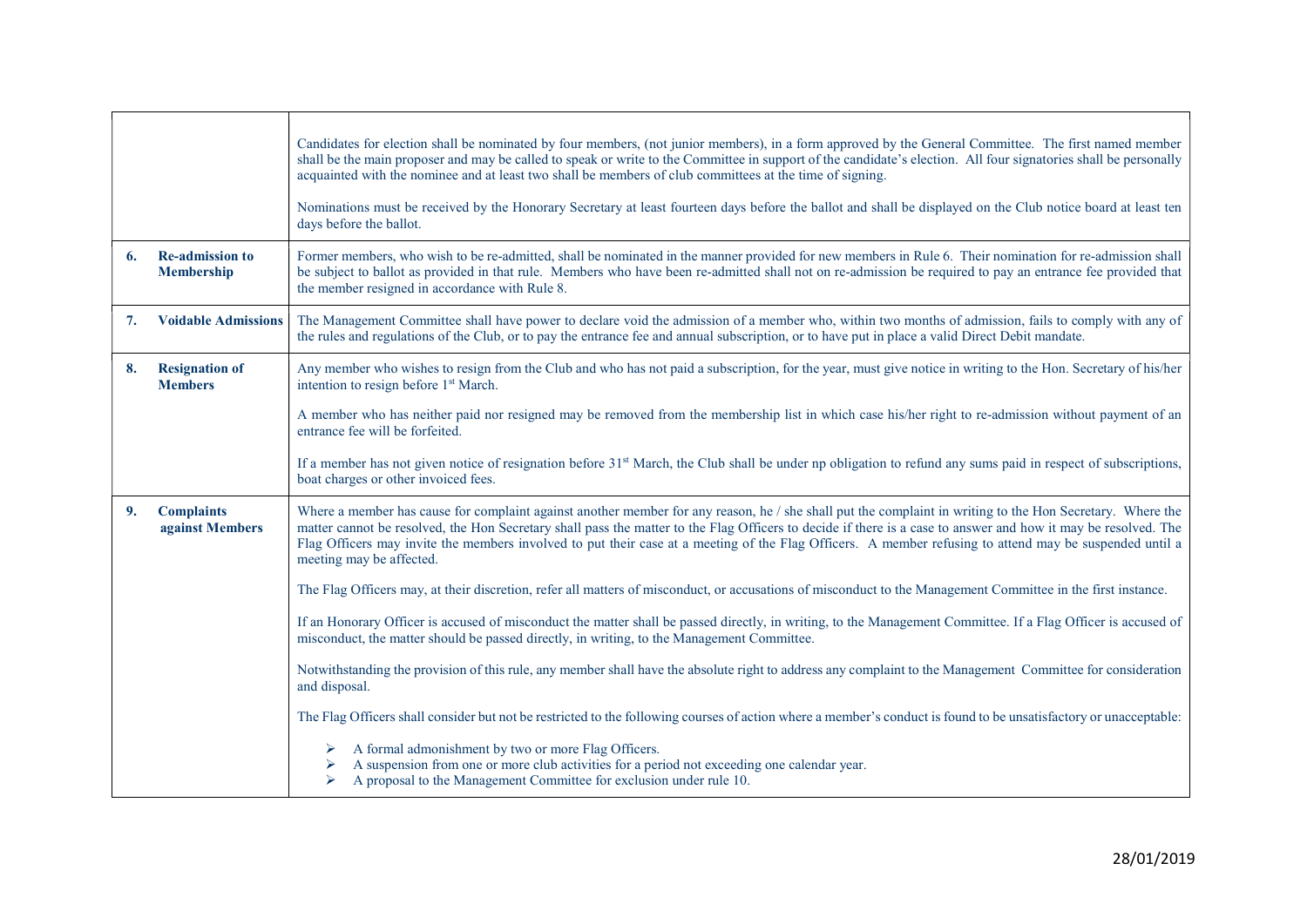| 10. | <b>Expulsion of</b><br><b>Members</b> | Each member on joining the Club implicitly undertakes to comply with the rules and regulations of the Club. Any refusal or neglect to do so, or any conduct<br>which, in the opinion of the Management Committee, is either unacceptable or injurious to the interest of the Club, shall render a member liable to expulsion<br>by the Management Committee provided that before expelling a member such Committee shall call upon that member for an explanation of their conduct and<br>shall give that member an opportunity of defending themselves or of resigning their membership.<br>The vote on a resolution for expulsion shall be by ballot and the resolution shall only be carried if half or more members of the Management Committee present,<br>vote in favour of the resolution<br>Any person who ceases to be a member of the Club shall thereby forfeit any rights and claims they may have as a member against the Club or upon its property<br>or funds. |
|-----|---------------------------------------|-------------------------------------------------------------------------------------------------------------------------------------------------------------------------------------------------------------------------------------------------------------------------------------------------------------------------------------------------------------------------------------------------------------------------------------------------------------------------------------------------------------------------------------------------------------------------------------------------------------------------------------------------------------------------------------------------------------------------------------------------------------------------------------------------------------------------------------------------------------------------------------------------------------------------------------------------------------------------------|
| 11. | <b>Entrance Fees</b>                  | Members shall, on election, become liable to pay such sum as the Management Committee shall set as an entrance fee.<br>The Management Committee may from time to time suspend or re-impose or alter the entrance fee for a prescribed period.                                                                                                                                                                                                                                                                                                                                                                                                                                                                                                                                                                                                                                                                                                                                 |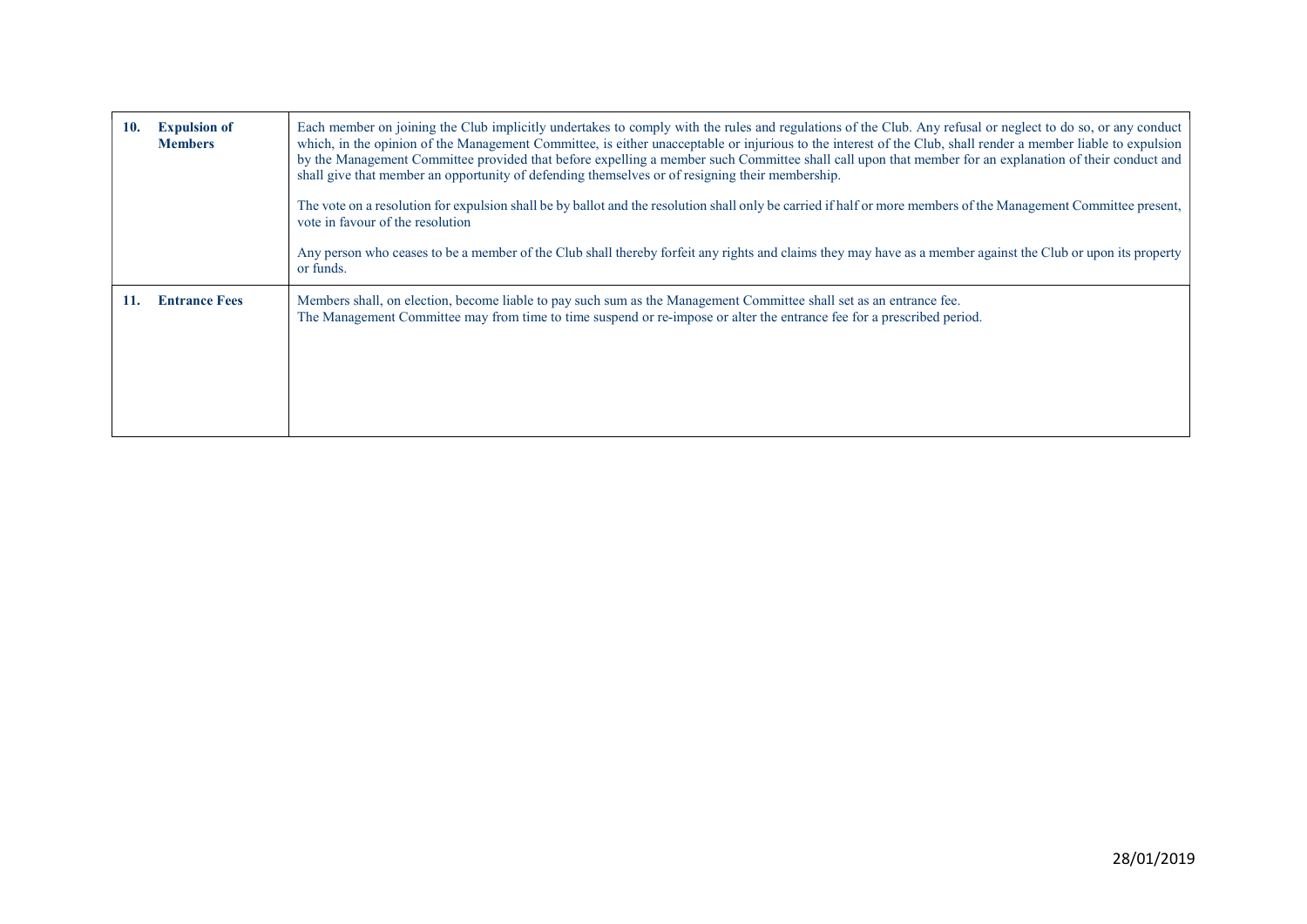| <b>12.</b><br>Annual<br><b>Subscription, Boat</b><br><b>Charges and other</b><br>applicable fees | The Management Committee shall prescribe the annual subscription, boat parking/mooring charges and any other applicable fees payable by members. Notice<br>of proposed changes in the rates of subscription and other charges shall be given to all members and shall be deemed to be effected at the date specified, unless<br>within one month of the date of such notice, the Hon Secretary has received a requisition for a Special Management Meeting to discuss the proposed changes.<br>Such subscriptions shall be payable by 1st February in each year unless a valid Direct Debit mandate has been put in place.<br>A new member shall pay a pro rata subscription calculated from the date of admission to the end of that membership year. |
|--------------------------------------------------------------------------------------------------|--------------------------------------------------------------------------------------------------------------------------------------------------------------------------------------------------------------------------------------------------------------------------------------------------------------------------------------------------------------------------------------------------------------------------------------------------------------------------------------------------------------------------------------------------------------------------------------------------------------------------------------------------------------------------------------------------------------------------------------------------------|
| <b>Junior to Young Adult</b>                                                                     | Junior Members shall cease to be such on their 18th birthday and become Young Adult members on that date. The annual subscription rate for such members<br>changes to the Single Ordinary or Family rate for those aged 25 at January 1st.                                                                                                                                                                                                                                                                                                                                                                                                                                                                                                             |
| <b>Young Adult to Single</b><br><b>Ordinary</b>                                                  | Young Adult Members shall cease to be such on their 25 <sup>th</sup> birthday. The annual subscription rate changes on 1st February after their birthday to that of a Single<br>Ordinary or Family Member.                                                                                                                                                                                                                                                                                                                                                                                                                                                                                                                                             |
|                                                                                                  | Unless a member has a valid Direct Debit mandate in place, sums received from members shall be allocated in the following order:<br>Arrears if any<br>$\bullet$<br>Membership subscriptions<br>Boat charges                                                                                                                                                                                                                                                                                                                                                                                                                                                                                                                                            |
| <b>Unpaid Subscription</b><br>13.                                                                | If a Member has not paid their subscription or signed a direct debit by 31 <sup>st</sup> March access to the car park and club will be denied.                                                                                                                                                                                                                                                                                                                                                                                                                                                                                                                                                                                                         |
|                                                                                                  | If a Member's Direct Debit payments are two months in arrears, the Direct Debit mandate will be regarded as suspended until the arrears are settled.                                                                                                                                                                                                                                                                                                                                                                                                                                                                                                                                                                                                   |
|                                                                                                  | If full subscription is not paid by 1 <sup>st</sup> June or Direct Debit payments become three months in arrears their membership will be terminated.                                                                                                                                                                                                                                                                                                                                                                                                                                                                                                                                                                                                  |
|                                                                                                  | The members or former member shall continue to be liable to the Club for any unpaid subscriptions, boat charges, other invoiced charges or unpaid parts<br>thereof.                                                                                                                                                                                                                                                                                                                                                                                                                                                                                                                                                                                    |
| <b>Eligibility to vote</b><br>14.<br>and race                                                    | No member shall be allowed to vote at any meeting or to compete in any club race without having first paid their dues in accordance with Rule 11, 12 and 23.                                                                                                                                                                                                                                                                                                                                                                                                                                                                                                                                                                                           |
| <b>Unpaid Boat</b><br>15.<br><b>Park Fees</b>                                                    | If at any time any boat park or mooring fees payable to the Club by any member or former member shall be two months or more in arrears:                                                                                                                                                                                                                                                                                                                                                                                                                                                                                                                                                                                                                |
|                                                                                                  | The Management Committee shall be entitled to move the boat to any other part of the premises without being liable for any loss of or damage to the<br>➤<br>boat howsoever caused.                                                                                                                                                                                                                                                                                                                                                                                                                                                                                                                                                                     |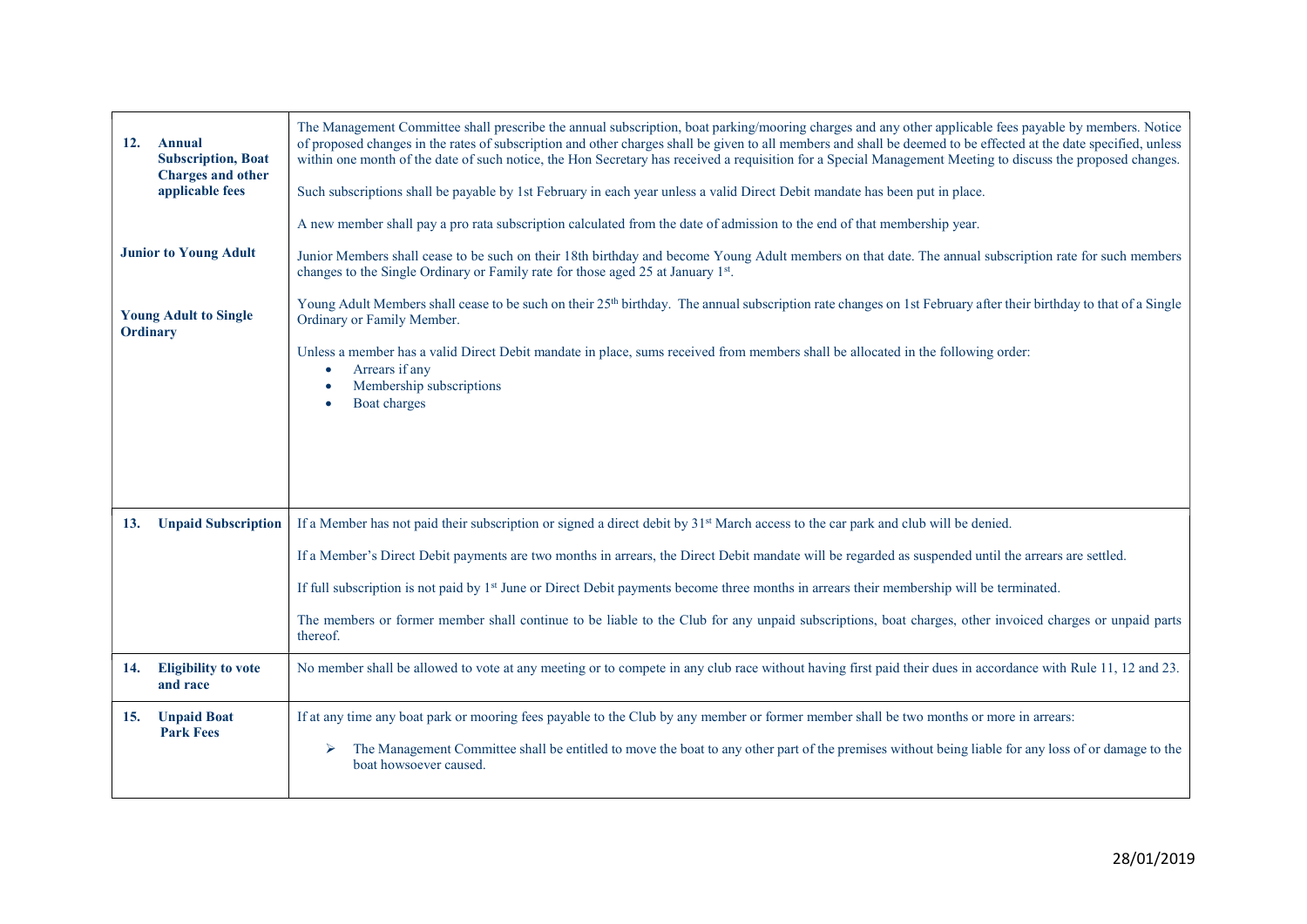|                                  | Upon giving three month's notice in writing to the member, or former member, at his last known address shown in the register of members, the Committee<br>shall be entitled                                                                                                                                                                                                                                |
|----------------------------------|------------------------------------------------------------------------------------------------------------------------------------------------------------------------------------------------------------------------------------------------------------------------------------------------------------------------------------------------------------------------------------------------------------|
|                                  | To move the boat to an off-site location without being liable for any loss or damage howsoever caused. The Club shall also be entitled to recover the<br>➤<br>reasonable costs of so doing from the member or former member.<br>To sell the boat and to deduct any monies due to the Club from the net proceeds of sale before accounting for the balance (if any) to the member or<br>➤<br>former member. |
|                                  | Alternatively any boat, which in the opinion of the Management Committee cannot be sold, may, upon such notice as aforesaid, be disposed of in any manner<br>the Management Committee may think fit and the expenses recovered from the member or former member. Any arrears as aforesaid shall be deemed to be a<br>debt owing to the Club by the member or former member.                                |
| <b>Guests of a Member</b><br>16. | Members may introduce guests provided that the member enters the name and address of the guest in the book provided for the purpose, together with their<br>own name.                                                                                                                                                                                                                                      |
|                                  | No member may have more than four guests at any one time without permission from a club officer.<br>⋗<br>A person may not be introduced as a guest on more than three days in any one year, without permission of a club officer.<br>⋗<br>A guest may not use the clubhouse unless accompanied by the introducing member, but a guest may enter the Club grounds unaccompanied.<br>⋗                       |
| <b>Guests of the Club</b><br>17. | Guests may be admitted on such terms as the Management Committee may from time to time prescribe.                                                                                                                                                                                                                                                                                                          |
|                                  | Helmsmen and crews taking part in open race meetings organised by the Club, and their supporters, shall be entitled to use the Club premises and the facilities<br>of the clubhouse, as guests of the Club, within a period of twenty-four hours before and after the races in which they are competing.                                                                                                   |
|                                  | Guests shall not be eligible to hold office, vote at or attend any meetings, or propose or support candidates for any class of membership.                                                                                                                                                                                                                                                                 |
| <b>Officers</b><br><b>18.</b>    | The Officers of the Club shall be:                                                                                                                                                                                                                                                                                                                                                                         |
|                                  | The Commodore, the Vice Commodore and the Rear Commodore, who shall be elected annually by the Management Committee, and shall be ex-officio<br>members of all committees.                                                                                                                                                                                                                                 |
|                                  | The Hon Secretary, Hon Treasurer, Hon Sailing Secretary and Hon Operations Secretary who shall be ex-officio members of all committees, except the<br>Management Committee (of which they are elected members).                                                                                                                                                                                            |
|                                  | The officers shall be eligible for re-election annually by the Annual General Meeting. The Management Committee may appoint a member to fill any casual<br>vacancies occurring during the year in the above offices.                                                                                                                                                                                       |
|                                  | The officers shall be eligible for re-election annually for a maximum of five years. Any officer wishing to stay in office for longer than this, must have the<br>support of a minimum of two Flag Officers.                                                                                                                                                                                               |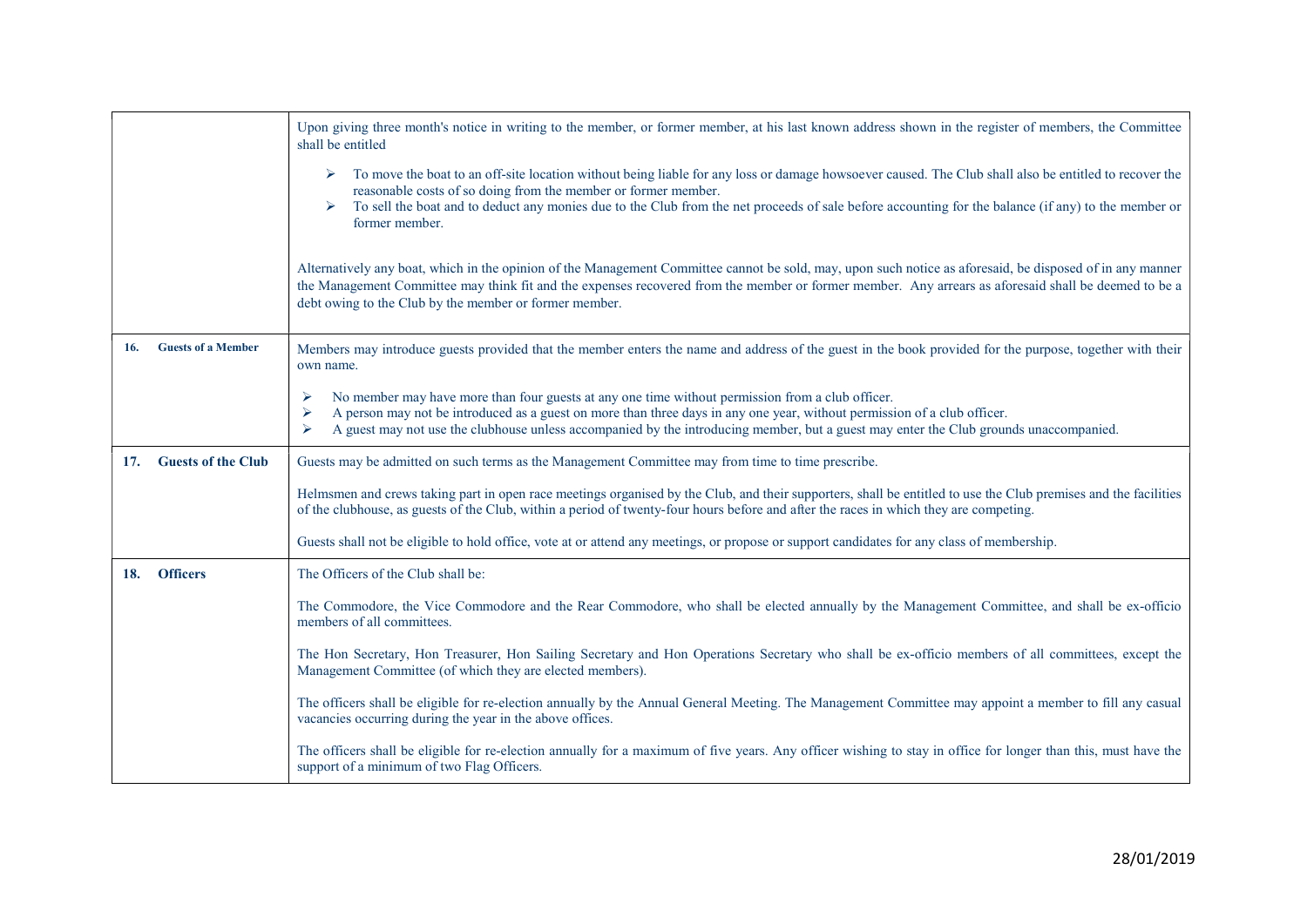| 19. | <b>Committee Chair</b>                  | The Commodore shall be chair of the Management and the Sailing Committees, the Vice Commodore chair of the Operations and the Class Captains chair of<br>their respective Owners Committees.                                                                                                                                                                                                                                                                                                                                                    |
|-----|-----------------------------------------|-------------------------------------------------------------------------------------------------------------------------------------------------------------------------------------------------------------------------------------------------------------------------------------------------------------------------------------------------------------------------------------------------------------------------------------------------------------------------------------------------------------------------------------------------|
|     |                                         | In the absence at any committee meeting of the above nominated chair a chair for that meeting shall be elected by those present.                                                                                                                                                                                                                                                                                                                                                                                                                |
| 20. | <b>Management</b><br><b>Committee</b>   | The general policy of the club shall be directed by the Management Committee, which shall also exercise any other powers given to it by the Club rules.                                                                                                                                                                                                                                                                                                                                                                                         |
|     |                                         | The Management Committee shall have power to give an indemnity on behalf of the Club. Such an indemnity will be binding on any person, present or future<br>who is a member of the Management Committee for the time being. Any indemnity shall be underwritten.                                                                                                                                                                                                                                                                                |
|     |                                         | The Management Committee shall consist of:                                                                                                                                                                                                                                                                                                                                                                                                                                                                                                      |
|     |                                         | The Commodore, Vice Commodore and Rear Commodore.<br>➤<br>The Hon Secretary, Hon Treasurer, Hon Sailing Secretary and Hon Operations Secretary and either the Captain or Secretary from each of the four<br>➤<br>fleets, one other member from the Operations Committee, three other Club members all of whom shall be elected annually at the AGM. and the<br>immediate Past Commodore who shall have no voting rights. The member from the Operations Committee and the three elected Club members may<br>serve for a maximum of three years. |
|     |                                         | If at any time there is a conflict of interest between an item being discussed at Management Committee and a member of this committee, that member will be<br>asked to leave the meeting for the duration of the discussion. A confidential clause will be added to the minutes in relation to the item.                                                                                                                                                                                                                                        |
|     | <b>Annual General</b><br><b>Meeting</b> | The Management Committee shall submit to the members, at the Annual General Meeting a report on the general state of the Club, a statement of the receipts<br>and expenditure for the year expiring on 31st December immediately preceding the meeting and a statement showing the assets and liabilities of the Club at<br>that date.                                                                                                                                                                                                          |
|     |                                         | Two members of the Club appointed at the previous Annual General Meeting shall audit these statements.                                                                                                                                                                                                                                                                                                                                                                                                                                          |
| 21. | <b>Operations</b><br><b>Committee</b>   | The Operations Committee shall consist of the Operations Secretary and a maximum of six elected members. It shall nominate annually one of its elected<br>members as candidates for election to the Management Committee.                                                                                                                                                                                                                                                                                                                       |
|     |                                         | The Operations Committee shall be responsible for all matters relating to the use, occupancy and maintenance of the clubhouse and premises and for the<br>organisation of social functions and shall have power to:                                                                                                                                                                                                                                                                                                                             |
|     |                                         | Make the necessary arrangements for the staffing of the clubhouse and grounds and be responsible for I.T., Marketing and Training.<br>➤<br>Make such house rules, regulations and provisions as it considers necessary for this purpose subject to the policy laid down by the Management<br>⋗<br>Committee.                                                                                                                                                                                                                                    |
| 22. | <b>Bar Committee</b>                    | The Bar Committee shall consist of the Designated Premises Supervisor, Hon Secretary, Hon Operations Secretary and Treasurer. They shall be responsible<br>for controlling the purchase and sale by the Club of intoxication liquor.                                                                                                                                                                                                                                                                                                            |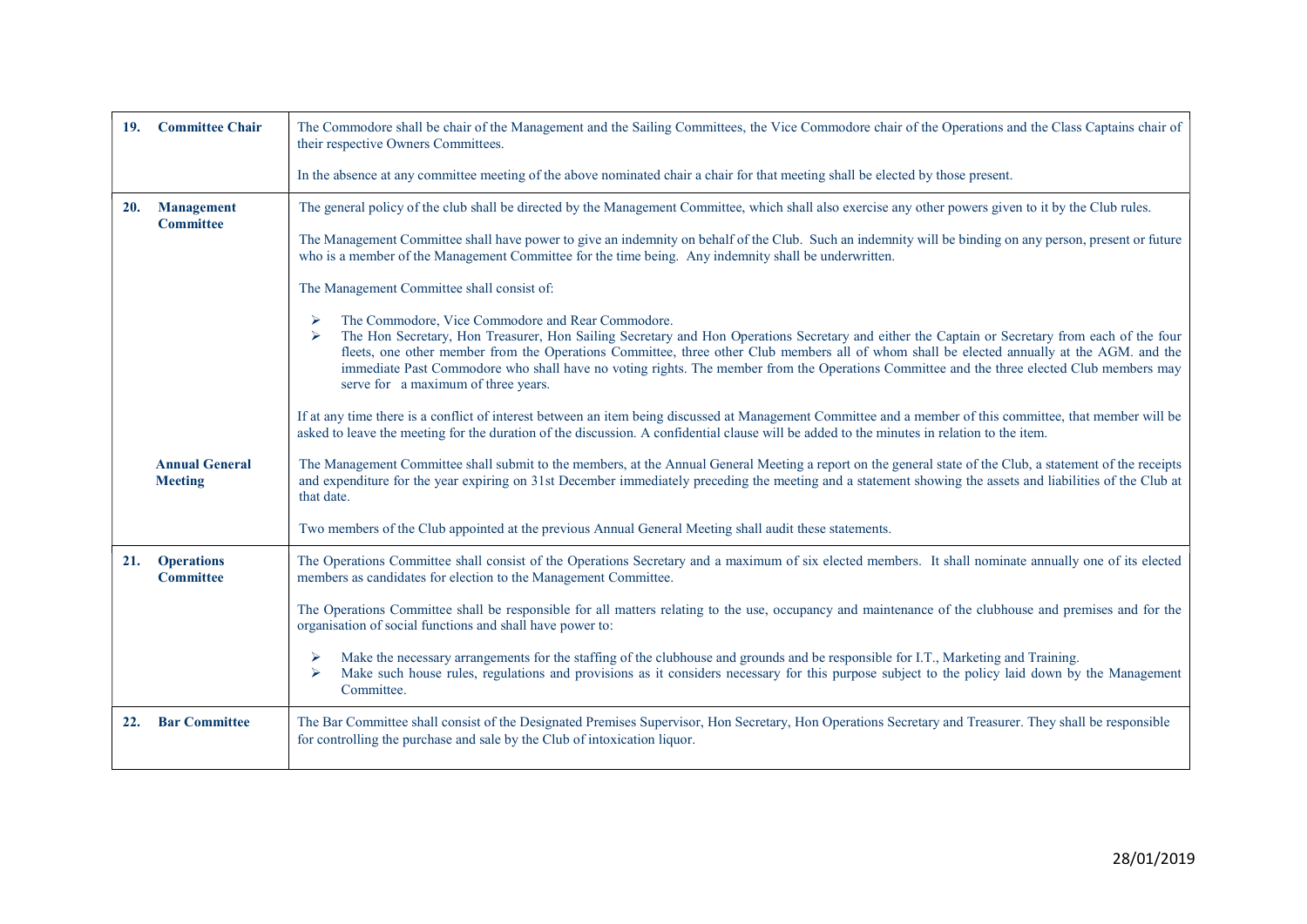|     |                                          | No member of the Bar Committee shall receive any commission, percentage or similar payment in respect of the purchase of alcohol by the Club. No person<br>shall directly or indirectly derive any pecuniary benefit from the supply of alcohol apart from any benefit accruing to the Club as a whole.     |
|-----|------------------------------------------|-------------------------------------------------------------------------------------------------------------------------------------------------------------------------------------------------------------------------------------------------------------------------------------------------------------|
|     |                                          | The Management Committee shall be the holder of the premises licence.                                                                                                                                                                                                                                       |
| 23. | <b>Sailing Committee</b>                 | The Sailing Committee shall consist of the Hon Sailing Secretary, the Class Captains, the Class Secretaries and the Training Officer.                                                                                                                                                                       |
|     |                                          | The Sailing Committee shall appoint the Training Officer annually, in the autumn.                                                                                                                                                                                                                           |
|     |                                          | The Sailing Committee shall direct and co-ordinate the sailing activities of the Club, confirm the sailing rules of the Club and shall have power to introduce<br>new classes.                                                                                                                              |
| 24. | <b>Class Owners</b><br><b>Committees</b> | Unless otherwise prescribed by the Sailing Committee there shall be a class Owners committee for each of the Four classes, Yacht, Flying 15, Dinghy and<br>Cruisers.                                                                                                                                        |
|     |                                          | Each owners committee shall consist of a Class Captain and a Class Secretary and owners of that class of boat.                                                                                                                                                                                              |
|     |                                          | The owners committees shall make such arrangements, as they consider necessary for the proper conduct of the racing and sailing of their class of boat or<br>boats.                                                                                                                                         |
|     |                                          | The owners of each of the classes defined in Rule 24 shall meet annually to elect a Class Captain and a Class Secretary. All current owners in that fleet may<br>be present at the owners' meetings but there shall be only one vote from each boat.                                                        |
|     |                                          | The Class Captain and/or the Class Secretary will attend the Sailing Committee; the Class Captain or Class Secretary will attend the Management Committee<br>and nominate an attendee.                                                                                                                      |
|     |                                          | Other business, relevant to the class, may be conducted at the annual owners' meeting subject to the provisions of Rule 23.                                                                                                                                                                                 |
| 25. | <b>Committee</b><br><b>Vacancies</b>     | Casual vacancies occurring on any committee during the year may be filled until the next meeting of the electing body by an appointee of that committee                                                                                                                                                     |
| 26. | <b>Sub Committees</b>                    | All committees shall have power to appoint sub-committees and not necessarily from amongst their own members.                                                                                                                                                                                               |
|     |                                          | The Planning and Implementation Committee shall be a sub-committee of the Management Committee. It shall be responsible for planning and co-ordinating<br>proposals for the development of the Club, and for the project management of approved programmes of work as directed by the Management Committee. |
| 27. | <b>Retirement from</b><br><b>Office</b>  | Unless otherwise specifically prescribed in the Rules, one third of the elected members of all committees shall retire annually, and shall not be eligible for re-<br>election for one year.                                                                                                                |
| 28. | <b>Committee Meetings</b>                | Each committee and owner's meeting shall be held at the clubhouse at such times as they themselves shall arrange.                                                                                                                                                                                           |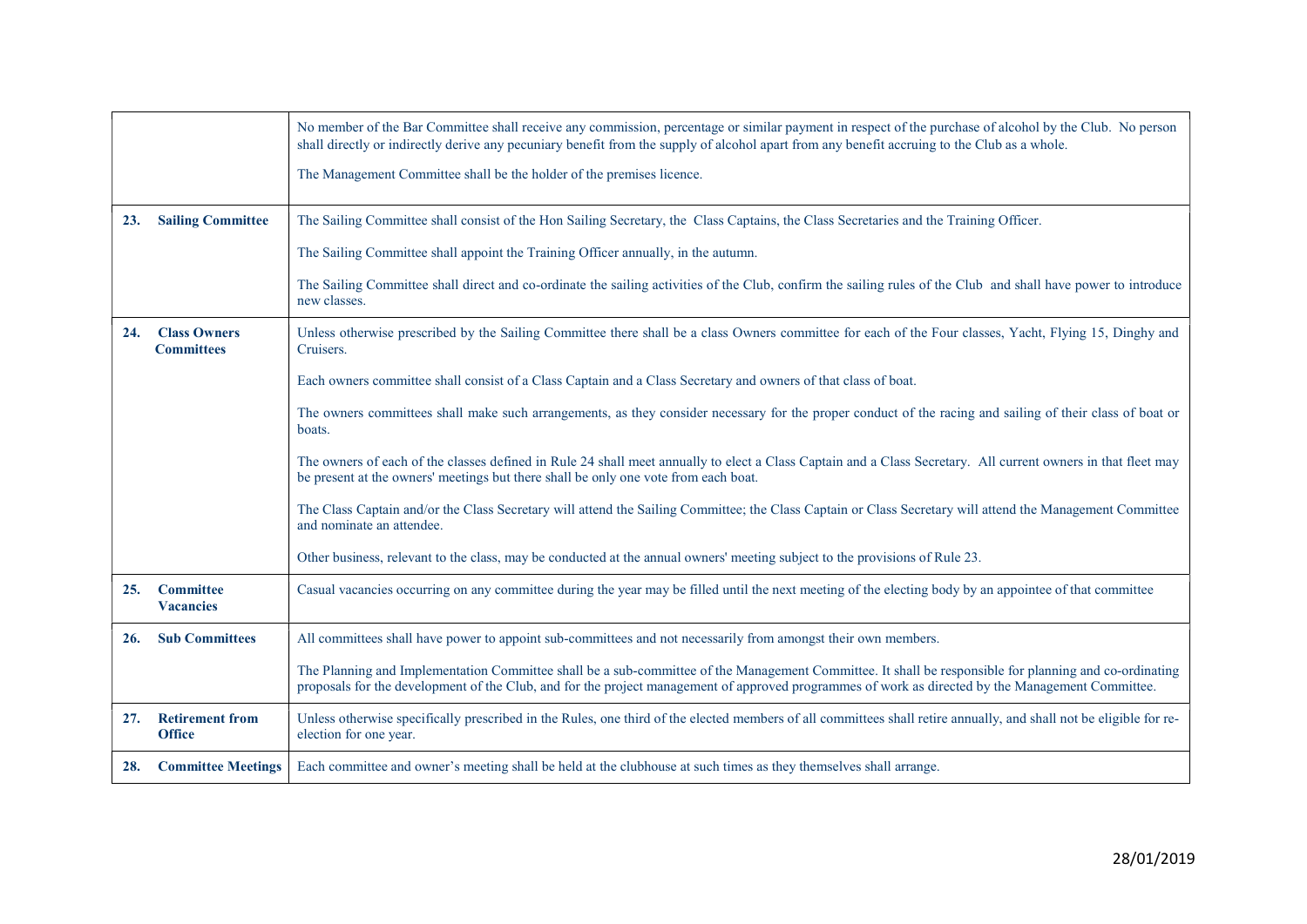|     |                                             | Any three members of any committee may at any time, by giving notice to the committee secretary in writing, require that a meeting of that committee be<br>called.                                                                                                                                                                                                                                                   |
|-----|---------------------------------------------|----------------------------------------------------------------------------------------------------------------------------------------------------------------------------------------------------------------------------------------------------------------------------------------------------------------------------------------------------------------------------------------------------------------------|
|     |                                             | A meeting may also be called at the secretary's discretion. The secretary must give seven days notice of such meetings, in writing, to each member of the<br>committee in question.                                                                                                                                                                                                                                  |
|     |                                             | The seven days notice of meeting and the place of meeting may only be varied with the permission of two officers of the Club as defined in Rule 19.                                                                                                                                                                                                                                                                  |
| 29. | Administration                              | The Flags and Honorary Officers will meet as necessary for the effective administration of the Club.                                                                                                                                                                                                                                                                                                                 |
| 30. | <b>Annual General</b><br><b>Meeting</b>     | The Annual General Meeting of the Club shall be held on a Saturday in March in each year at the clubhouse, or on such other date and place as the Management<br>Committee may appoint, provided that fifteen months shall not elapse without an Annual General Meeting.                                                                                                                                              |
|     |                                             | The general business of the Club shall be conducted at this meeting and elections shall be held to appoint: -                                                                                                                                                                                                                                                                                                        |
|     |                                             | One/two members of the Operations Committee to replace the member/s retiring by rotation.<br>The Management Committee.<br>Two Auditors.                                                                                                                                                                                                                                                                              |
|     |                                             | At least fourteen days notice of such meeting shall be given to each member entitled to attend.                                                                                                                                                                                                                                                                                                                      |
|     |                                             | The Hon Secretary shall send to all members:                                                                                                                                                                                                                                                                                                                                                                         |
|     |                                             | the notice calling the Annual General Meeting<br>ш                                                                                                                                                                                                                                                                                                                                                                   |
|     |                                             | a copy of the statements of account<br>a statement showing the vacancies occurring on the Operations Committee                                                                                                                                                                                                                                                                                                       |
|     |                                             | a request for nominations of members to fill the Operations Committee vacancies<br>a request for nominations for the Management Committee<br>×                                                                                                                                                                                                                                                                       |
|     |                                             | Nominations must be made in writing with the consent of the candidate and must be supported by at least two members.<br>The Hon Secretary must be in receipt of nominations at least seven days before the date of the Annual General Meeting.<br>The elections shall be by ballot.                                                                                                                                  |
| 31. | <b>Special Management</b><br><b>Meeting</b> | The Hon Secretary shall call a Special General Meeting on receiving a request from at least three members of the Management Committee or twenty members<br>of the Club. At least fourteen days notice shall be given to each member entitled to attend. The notice shall state the time, place and object of the meeting,<br>and the discussion at such meeting shall be strictly confined to the question at issue. |
| 32. | Quora                                       | A quorum at committee meetings shall be one half of those entitled to be present.                                                                                                                                                                                                                                                                                                                                    |
|     |                                             | A quorum at Annual General or Special Management Meetings shall be at least twenty-five members present and entitled to vote but at an adjourned<br>Management Meeting a quorum shall be those members present.                                                                                                                                                                                                      |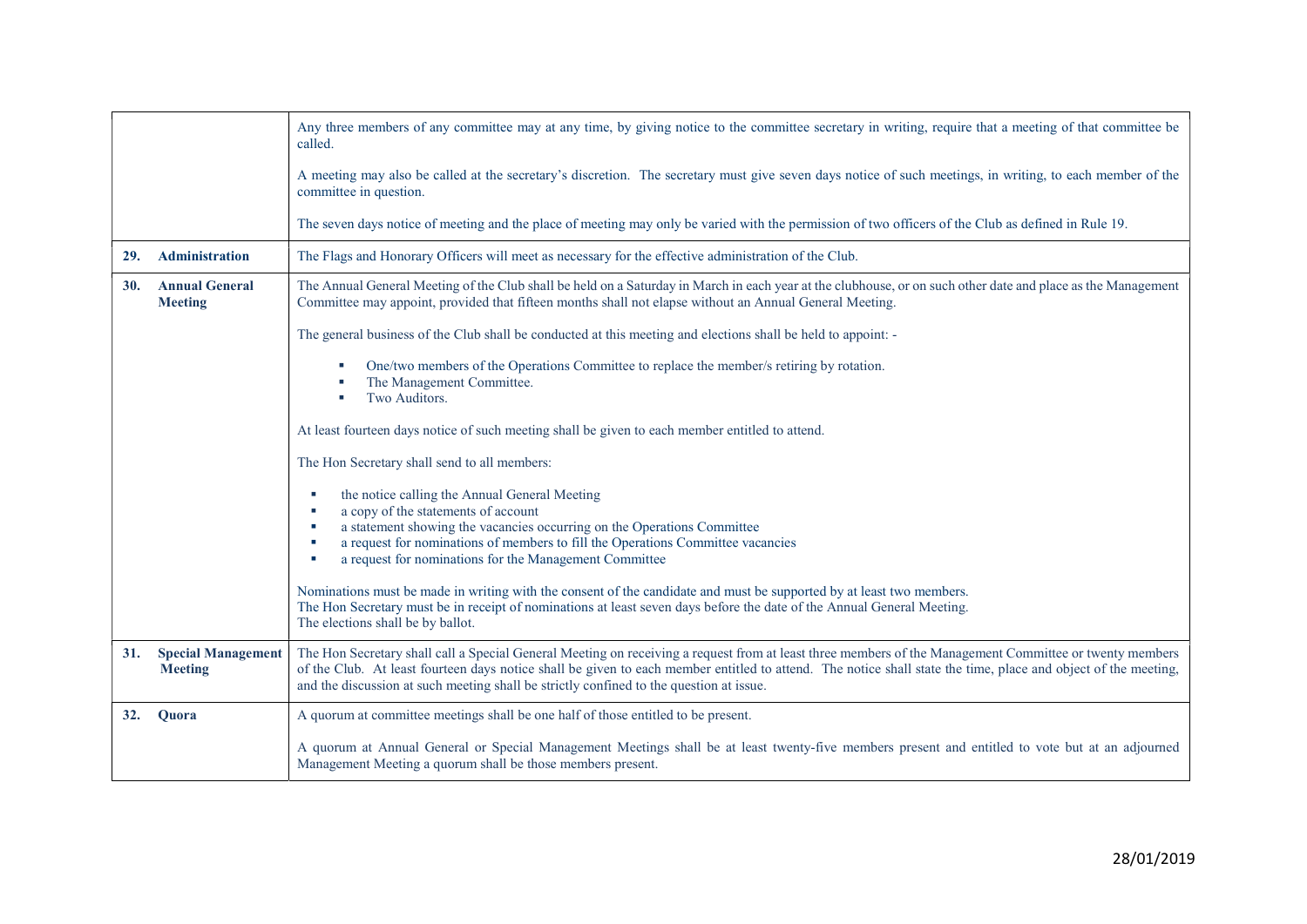| 33.        | <b>Voting on</b><br><b>Resolutions</b>  | Every resolution submitted to an Annual or a Special Management Meeting shall, unless unanimously agreed, be decided in the first instance by a show of<br>hands.                                                                                                                                                                                                                                                                                                                                                                                                                                                                                                             |
|------------|-----------------------------------------|-------------------------------------------------------------------------------------------------------------------------------------------------------------------------------------------------------------------------------------------------------------------------------------------------------------------------------------------------------------------------------------------------------------------------------------------------------------------------------------------------------------------------------------------------------------------------------------------------------------------------------------------------------------------------------|
|            |                                         | Unless a poll be demanded by at least ten members present a declaration by the chair that a resolution has been carried, or carried by a particular majority, or<br>lost, or not carried by a particular majority, shall be conclusive evidence of the fact.                                                                                                                                                                                                                                                                                                                                                                                                                  |
|            |                                         | If a poll be demanded as aforesaid, the meeting shall be adjourned to a date to be set by the chair which date shall not be later than twenty-eight days from the<br>date of the meeting at which the poll was demanded. The poll shall be taken by means of a postal vote by all members of the club then entitled to vote and in<br>such a manner in all respects as the chair of the meeting shall direct.                                                                                                                                                                                                                                                                 |
| 34.        | <b>Voting Rights of</b><br><b>Chair</b> | If at any meeting of members or a committee there should be an equality of votes either on a show of hands or a ballot or at a poll, the chair shall have a casting<br>vote in addition to the vote to which he/she may be entitled as a member, providing that this casting vote shall not be exercisable at the Annual General Meeting.                                                                                                                                                                                                                                                                                                                                     |
| <b>35.</b> | <b>Minutes</b>                          | Minutes of the proceedings of all committee meetings shall be recorded by the secretary or deputy in books provided for that purpose. These books shall be<br>available at the relevant meetings and minutes will be available for all members in the club and website                                                                                                                                                                                                                                                                                                                                                                                                        |
| <b>36.</b> | <b>Club Funds</b>                       | All monies payable to the Club shall be paid to the Hon Treasurer, who shall keep a correct amount of all monies received and disbursed by him on account of<br>the Club.                                                                                                                                                                                                                                                                                                                                                                                                                                                                                                     |
|            |                                         | The Management Committee shall control all current banking and investment accounts. The Management Committee shall nominate four persons to be<br>signatories of these accounts and for the purpose of the normal daily running of these accounts may instruct the Club's bankers to accept the signatures of any<br>two of such persons.                                                                                                                                                                                                                                                                                                                                     |
|            |                                         | The books of account shall be available for inspection at the Annual General Meeting and a member wishing to inspect them at other times may do so on giving<br>fifteen days' notice to the Hon Treasurer.                                                                                                                                                                                                                                                                                                                                                                                                                                                                    |
|            |                                         | No money or property of the Club, nor any gain arising from the activities of the Club, shall be applied otherwise than for the benefit of the Club or for<br>benevolent or charitable purposes to be nominated by the Management Committee with the exception of sponsored open meetings.                                                                                                                                                                                                                                                                                                                                                                                    |
|            |                                         | No sponsorship shall be accepted without the approval of the Management Committee, and such sponsorship shall be administered by the Sailing Committee                                                                                                                                                                                                                                                                                                                                                                                                                                                                                                                        |
| 37.        | <b>Trustees</b>                         | The Trustees shall be appointed by the Management Committee. Trustees shall hold office until they shall resign by notice in writing given to the Management<br>Committee, or until a resolution removing them from office shall be passed at a meeting of the Management Committee by a majority of at least two thirds of<br>the members present.                                                                                                                                                                                                                                                                                                                           |
|            |                                         | All freehold and leasehold property and the investments of the Club shall be placed in the names of three Trustees, who shall hold them on trust for the Club,<br>with the exception of the current bank and investment accounts.                                                                                                                                                                                                                                                                                                                                                                                                                                             |
| 38.        | <b>Alteration of Rules</b>              | Any member wishing to propose any alteration in or addition to the rules of the Club must do so at an Annual General Meeting or at a Special General Meeting<br>of the Club called in accordance with Rules 31 or 32.<br>The notice calling such meeting (whether an Annual General or a Special Management Meeting) shall contain a statement of the proposed alteration or addition.<br>At the meeting such member shall move the proposed alteration or addition, and, if it is seconded, a vote shall be taken thereon, in accordance with Rule 33,<br>but the majority required to make any alteration or addition, shall be in the proportion of at least three to two. |